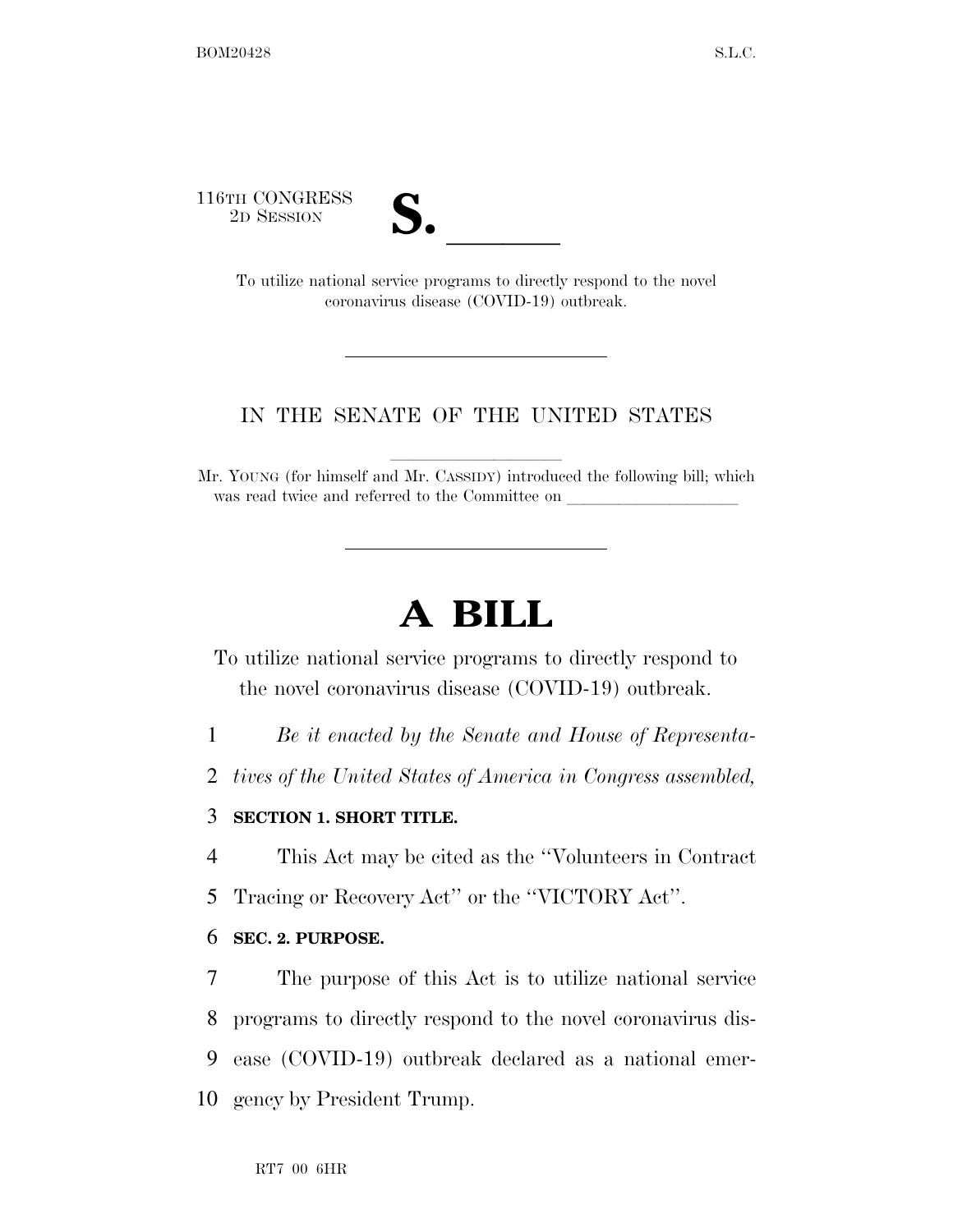### **SEC. 3. FINDINGS.**

Congress finds the following:

 (1) National service members and volunteers in the United States are a critical part of addressing the COVID-19 outbreak, including response activi- ties related to health, education, nutrition, and in-frastructure.

 (2) In accordance with section 177 of the Na- tional and Community Service Act of 1990 (42 U.S.C. 12637), national service members and volun- teers should never displace workers from employ-ment in the United States.

 (3) All volunteer activities should be carried out in a manner that complies with applicable privacy laws and laws relating to the protection of personal information.

#### **SEC. 4. DEFINITIONS.**

In this Act:

 (1) CNCS TERMS.—The terms ''approved na- tional service position'', ''Corporation'', ''Indian tribe'', ''national service laws'', and ''territory'' have the meaning given those terms in section 101 of the National and Community Service Act of 1990 (42 U.S.C. 12511).

RT7 00 6HR (2) VISTA TERMS.—The terms ''VISTA'' and ''VISTA volunteer'' have the meaning given those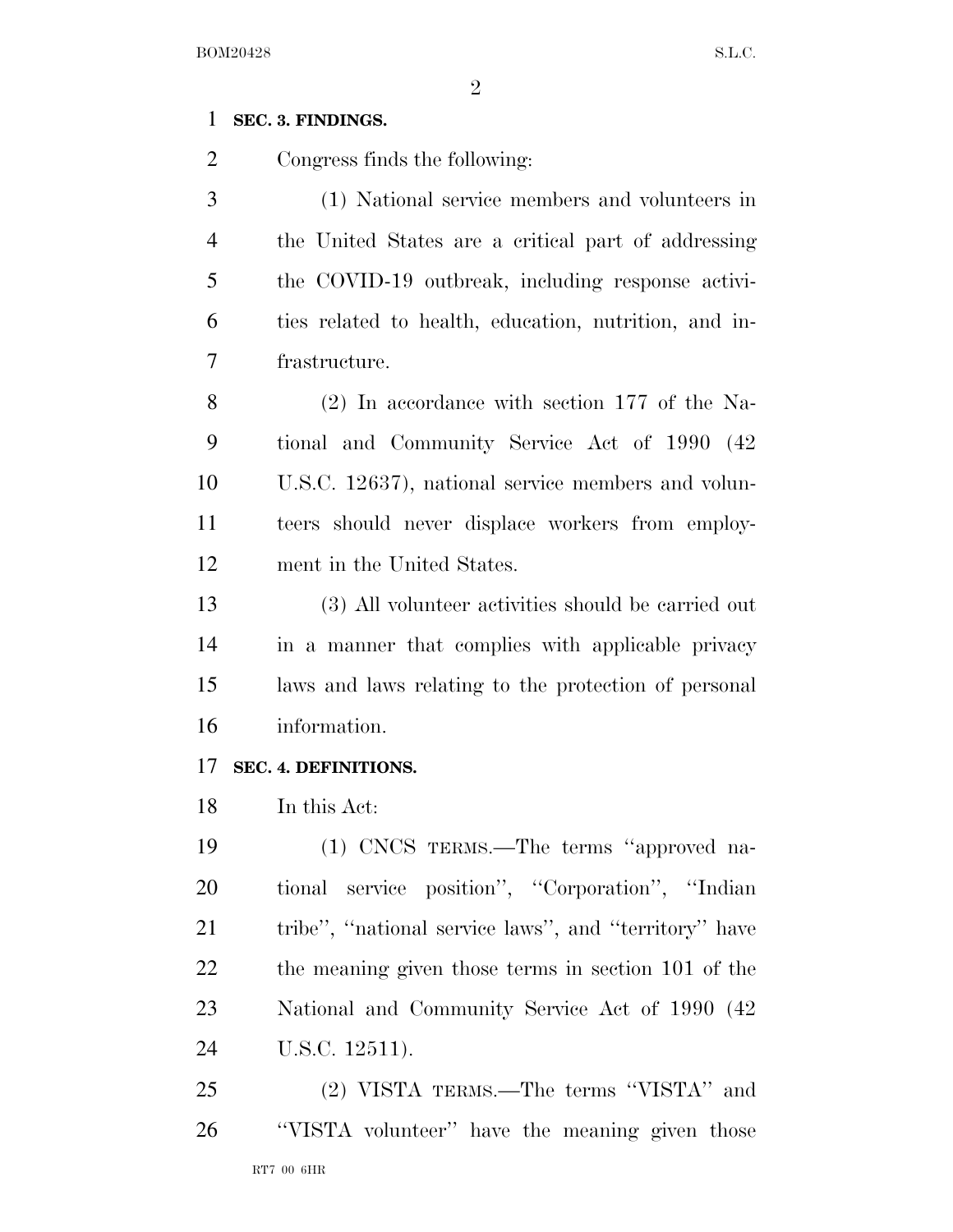| $\mathbf{1}$   | terms in section 421 of the Domestic Volunteer                  |
|----------------|-----------------------------------------------------------------|
| $\overline{2}$ | Service Act of 1973 (42 U.S.C. 5061)                            |
| 3              | (3) ELIGIBLE ACTIVITY.—The term "eligible                       |
| $\overline{4}$ | activity" means—                                                |
| 5              | (A) any activity directly related to the                        |
| 6              | coronavirus pandemic emergency response that                    |
| $\tau$         | prioritizes public health needs, such as contact                |
| 8              | tracing; and                                                    |
| 9              | (B) any other activity directly related to                      |
| 10             | the coronavirus pandemic emergency response                     |
| 11             | and recovery, which may include tutoring, deliv-                |
| 12             | ering meals, or other activities.                               |
| 13             | (4) NATIONAL EMERGENCY.—The term "na-                           |
| 14             | tional emergency" means—                                        |
| 15             | (A) a public health emergency declared by                       |
| 16             | the Secretary of Health and Human Services                      |
| 17             | pursuant to section 319 of the Public Health                    |
| 18             | Service Act (42 U.S.C. 247d);                                   |
| 19             | (B) an event for which the President de-                        |
| 20             | clared a major disaster or an emergency under                   |
| 21             | section 401 or 501, respectively, of the Robert                 |
| 22             | T. Stafford Disaster Relief and Emergency As-                   |
| 23             | sistance Act $(42 \text{ U.S.C. } 5170 \text{ and } 5191)$ ; or |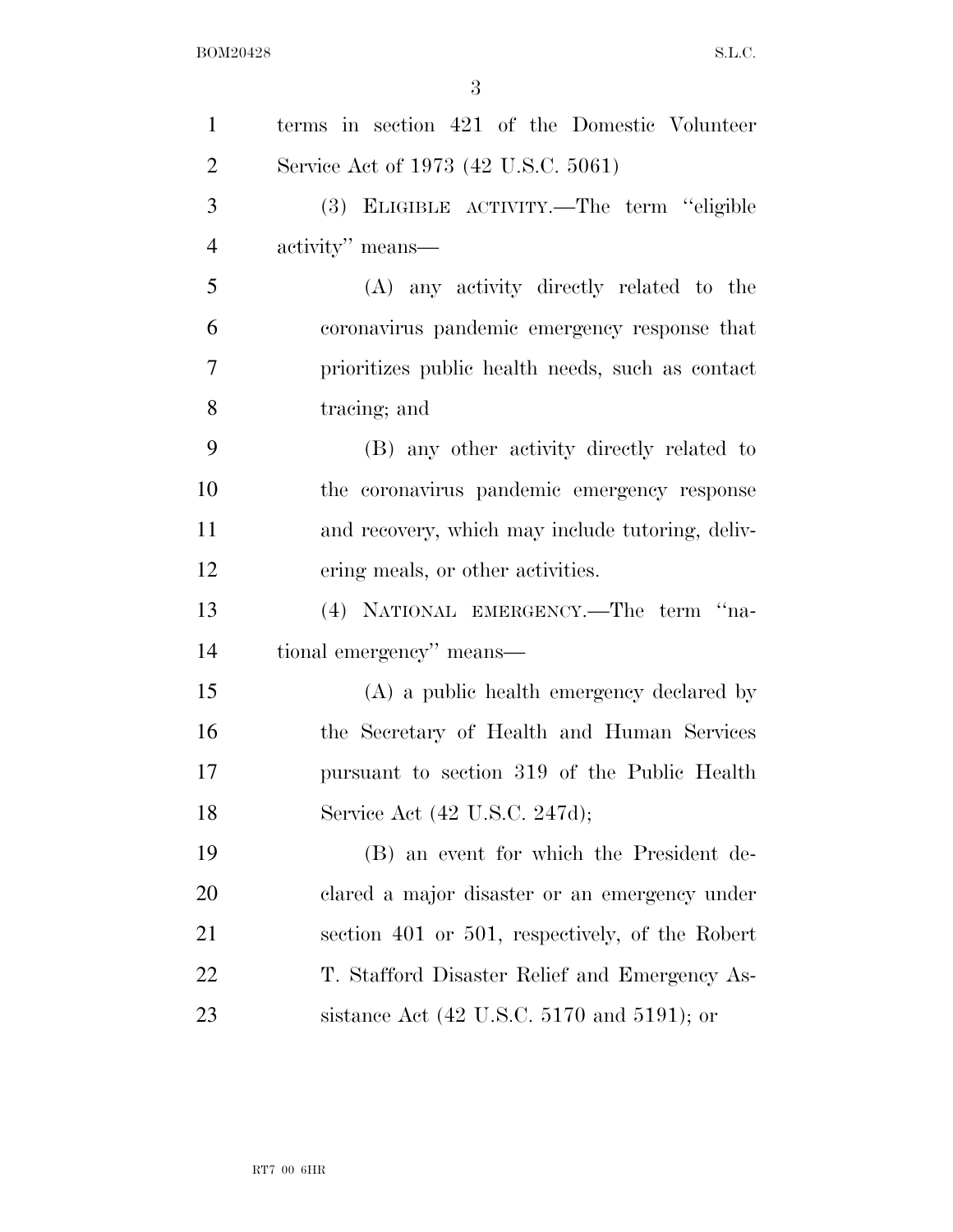(C) a national emergency declared by the President under section 201 of the National Emergencies Act (50 U.S.C. 1601 et seq.).

#### **SEC. 5. FLEXIBILITY FOR EXISTING GRANTS.**

 (a) NATIONAL EMERGENCY.—An entity receiving fi- nancial assistance from a program authorized under the National and Community Service Act of 1990 (42 U.S.C. 12501 et seq.) or the Domestic Volunteer Service Act of 1973 (42 U.S.C. 4950 et seq.), including subgrant funds, that are appropriated for fiscal year 2020 or a subsequent fiscal year (referred to in this Act as ''eligible funds'') may modify the purposes of the grant or subgrant and the ac- tivities carried out under the grant or subgrant in order to carry out activities to respond to a national emergency. (b) FLEXIBILITY DURING NON-EMERGENCY TIMES.—

 (1) IN GENERAL.—An entity receiving eligible funds may modify the purposes of the grant or subgrant and the activities carried out under the grant or subgrant during a time that is not a na- tional emergency if the entity submits a plan and the plan is approved in accordance with this sub-section.

 (2) APPROVAL REQUIRED FOR SUBGRANT RE-CIPIENTS.—In the case of an entity that receives eli-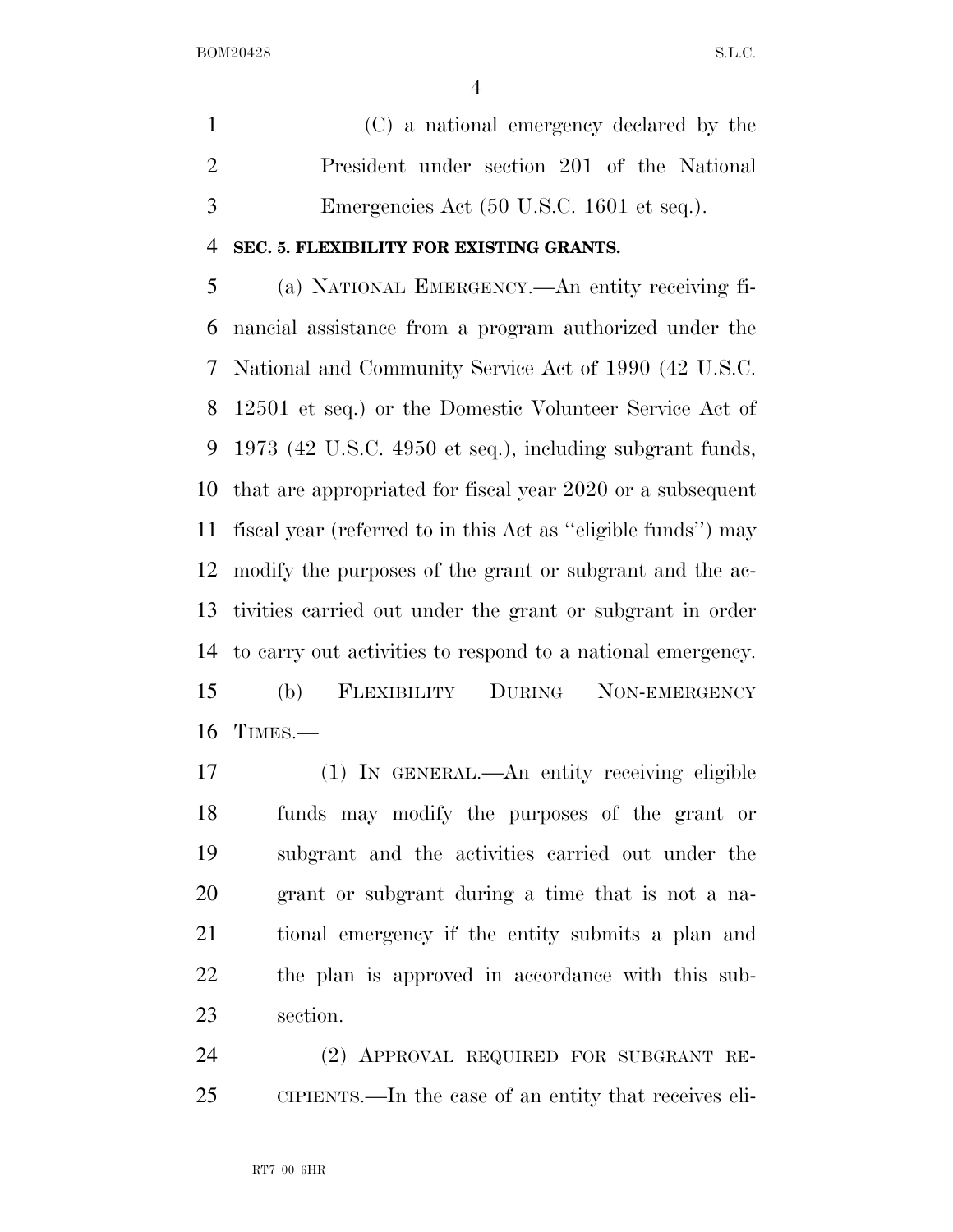| $\mathbf{1}$   | gible funds as a subgrant that desires to modify the    |
|----------------|---------------------------------------------------------|
| $\overline{c}$ | purposes of the subgrant and the activities carried     |
| 3              | out under the subgrant, the subgrant recipient may      |
| $\overline{4}$ | carry out such modification only after receiving ap-    |
| 5              | proval from the relevant entity that disburses funds    |
| 6              | for and oversees the subgrant.                          |
| 7              | $(3)$ PLAN REQUIRED.—In the case of an entity           |
| 8              | that receives eligible funds as a grant that desires to |
| 9              | modify the purposes of the grant and the activities     |
| 10             | carried out under the grant, the entity shall submit    |
| 11             | a plan to the Corporation. The plan shall include       |
| 12             | each of the following, with respect to each project     |
| 13             | that the entity desires to modify:                      |
| 14             | (A) A description of the existing project               |
| 15             | scheduled to be carried out using the eligible          |
| 16             | funds.                                                  |
| 17             | (B) A description of how the existing                   |
| 18             | project is no longer relevant or is overly burden-      |
| 19             | some.                                                   |
| 20             | (C) A description of the phase down plan                |
| 21             | that involves—                                          |
| 22             | (i) incrementally decreasing the exist-                 |
| 23             | ing project activity to terminate<br>the                |
| 24             | project; or                                             |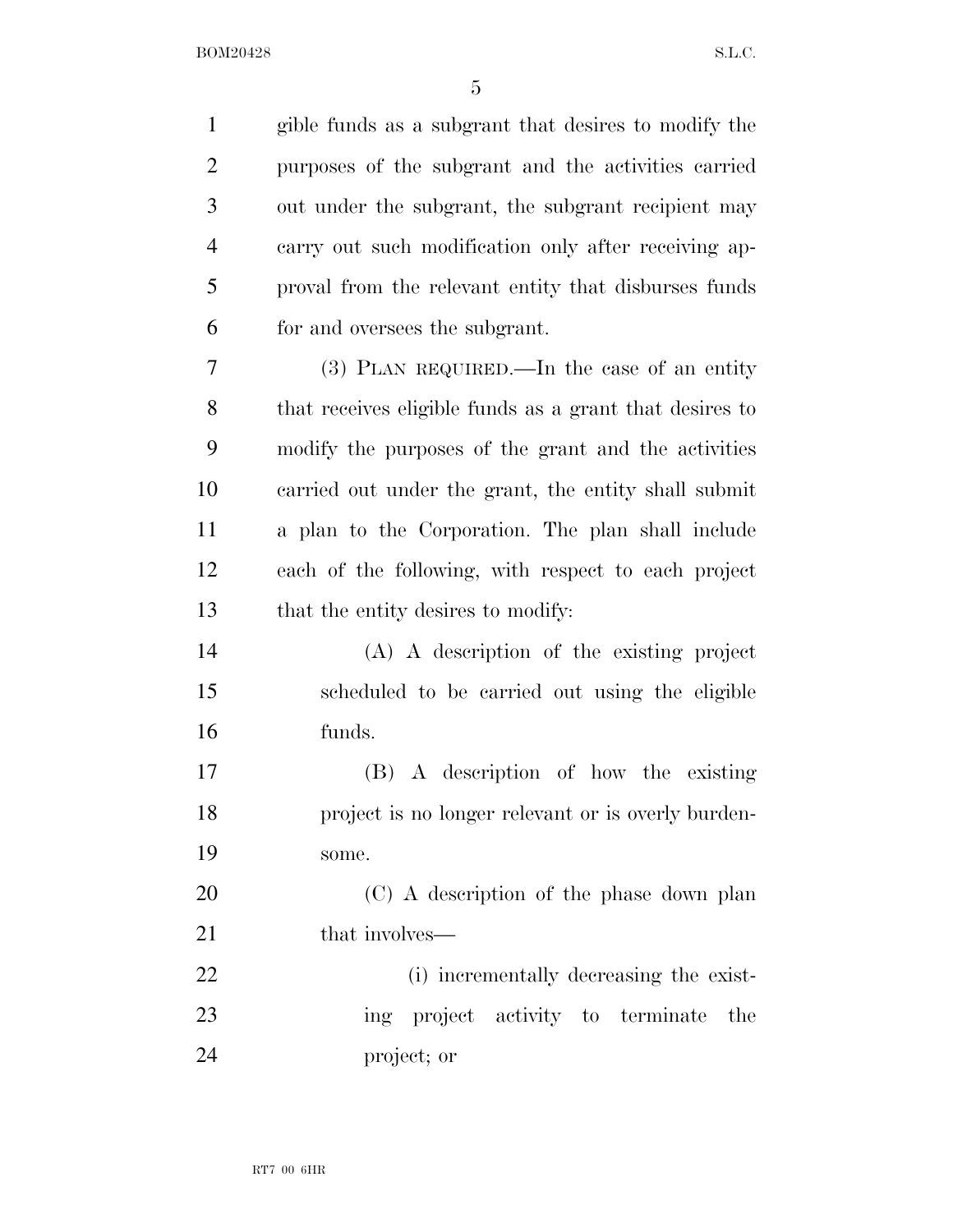| $\mathbf{1}$   | (ii) modifying the project and using                      |
|----------------|-----------------------------------------------------------|
| $\overline{2}$ | significantly less eligible funding.                      |
| 3              | (D) A description of the planned new use                  |
| $\overline{4}$ | of eligible funds and an explanation of how               |
| 5              | those activities are needed.                              |
| 6              | (E) A description of how the entity will                  |
| 7              | evaluate the modified project and how outcomes            |
| 8              | will be measured for the new activities carried           |
| 9              | out using eligible funds, including the evidence          |
| 10             | that will be required, if applicable.                     |
| 11             | (4) APPROVAL PROCESS.—As expeditiously as                 |
| 12             | practicable after receipt of a plan under paragraph       |
| 13             | (3), the Corporation shall review the plan and issue      |
| 14             | an approval or denial notice to the entity that sub-      |
| 15             | mitted the plan. Upon approval of a plan under            |
| 16             | paragraph (3), the evaluation requirements and            |
| 17             | other requirements that applied to a project before       |
| 18             | termination or modification shall be waived and the       |
| 19             | entity may use the remaining eligible funds to carry      |
| 20             | out the activities described in the plan.                 |
| 21             | SEC. 6. APPROVED NATIONAL SERVICE POSITIONS AU-           |
| 22             | THORIZED.                                                 |
| 23             | (a) FUNDS APPROPRIATED.—There are authorized to           |
| 24             | be appropriated not less than $$825,000,000$ to carry out |
| 25             | this section.                                             |
|                |                                                           |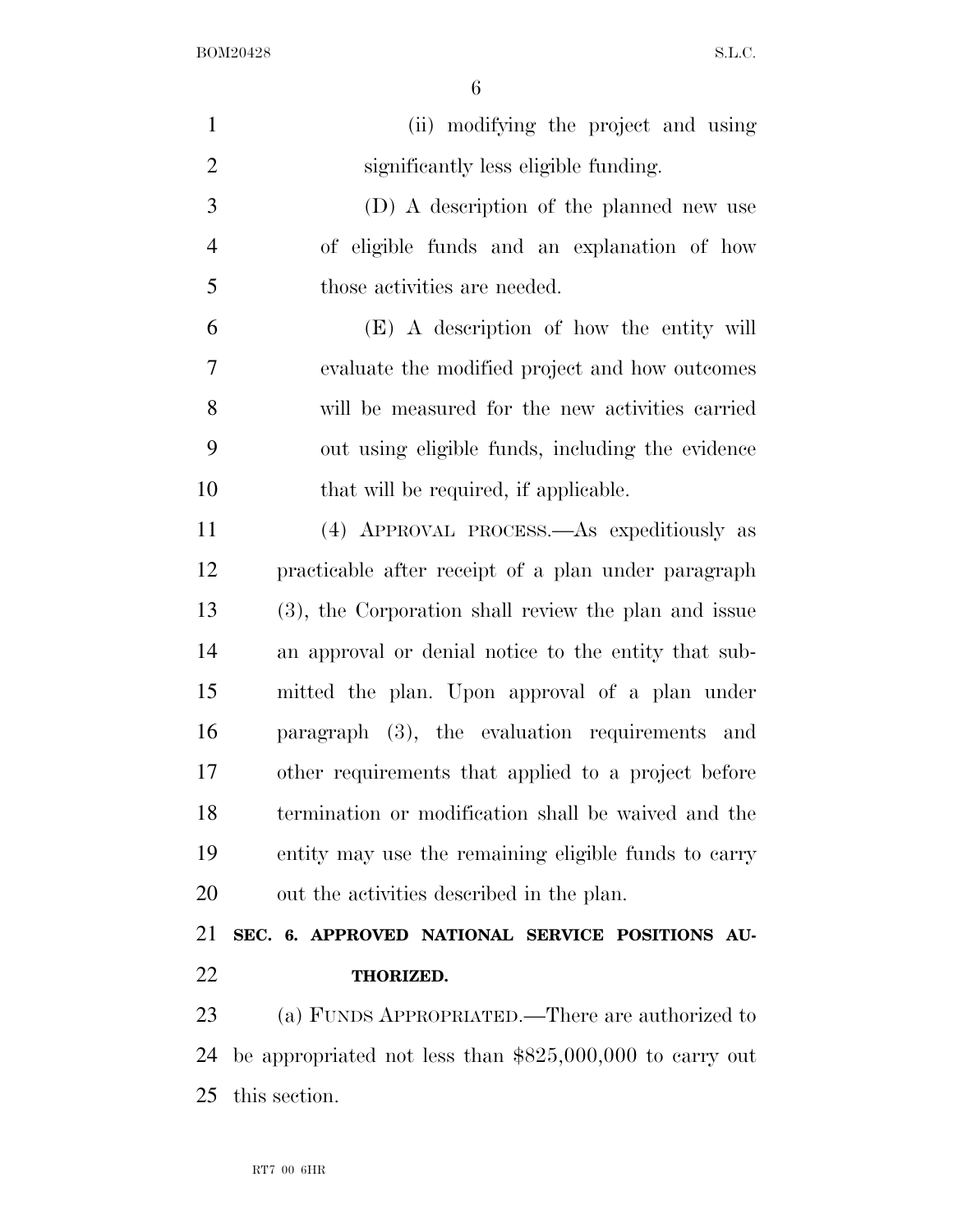## (b) DISTRIBUTION OF FUNDS.—

 (1) IN GENERAL.—Of the funds made available to carry out this section, the Corporation shall deter- mine the amount of funding necessary for eligible programs assisted under subtitle C and D of title I of the National and Community Service Act of 1990 (42 U.S.C. 12571), programs assisted under the Volunteers in Service to America (VISTA) program established under part A of title I of the Domestic Volunteer Service Act of 1973 (42 U.S.C. 4951 et seq.), and eligible programs that are assisted under subtitle E of title I of the National and Community Service Act of 1990 (42 U.S.C. 12611).

 (2) AMERICORPS.—Of the funds made available to carry out eligible programs assisted under subtitle C and D of title I of the National and Community Service Act of 1990 (42 U.S.C. 12571), 1 percent of funds shall be reserved for Indian tribes, 1 per- cent of funds shall be reserved for territories, and 35.3 percent of funds shall be allocated to States, the District of Columbia, and the Commonwealth of Puerto Rico in an amount that bears the same ratio to the remaining funds as the population of the State, the District of Columbia, or the Common-wealth of Puerto Rico bears to the total population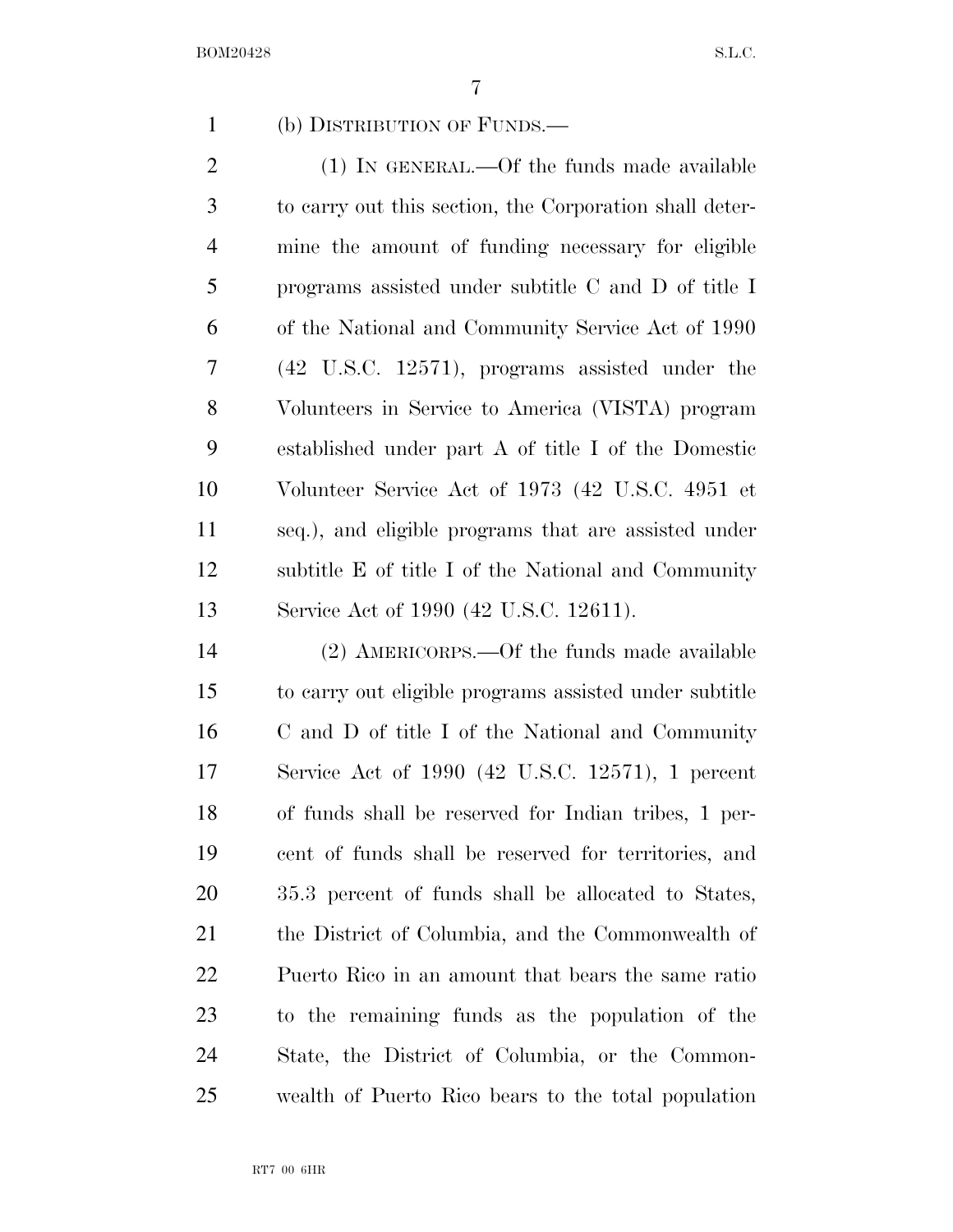of the several States, the District of Columbia, and the Commonwealth of Puerto Rico.

 (3) VISTA.—Of the funds made available to carry out the Volunteers in Service to America (VISTA) program established under part A of title I of the Domestic Volunteer Service Act of 1973 (42 U.S.C. 4951 et seq.), the Corporation shall, to the extent practicable, endeavor to award funds to States, the District of Columbia, and the Common- wealth of Puerto Rico in an amount that bears the same ratio to such available funds as the population of the State, the District of Columbia, or the Com- monwealth of Puerto Rico bears to the total popu- lation of the several States, the District of Columbia, and the Commonwealth of Puerto Rico.

 (c) APPROVED NATIONAL .—Before the date that is 3 years after the date of enactment of this Act, the Cor- poration shall increase the number of approved national service positions by 55,000. Those additional approved na-tional service positions shall be allocated as follows:

 (1) 48,000 approved national service positions shall be made available for eligible programs assisted under subtitle C of title I of the National and Com-munity Service Act of 1990 (42 U.S.C. 12571);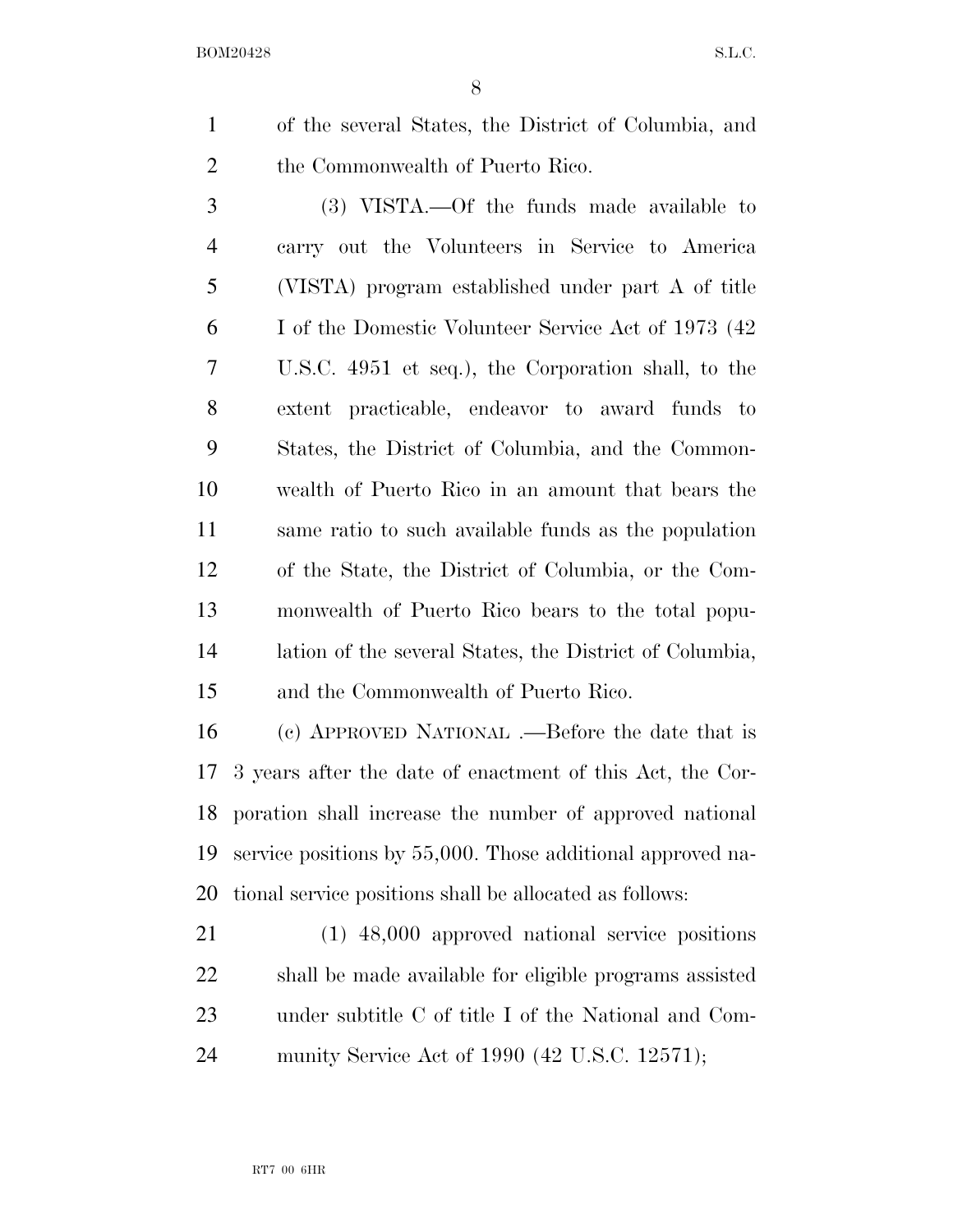(2) 6,000 approved national service positions shall be made available for eligible programs assisted under the Volunteers in Service to America (VISTA) program established under part A of title I of the Domestic Volunteer Service Act of 1973 (42 U.S.C. 4951 et seq.); and

 (3) 1,000 approved national service positions shall be made available for eligible programs for in- dividuals who will deploy to regions across the United States based on emergency need through eli- gible programs that are assisted under subtitle E of title I of the National and Community Service Act of 1990 (42 U.S.C. 12611).

 (d) REDISTRIBUTION.—In the case of a State that does not want to accept additional approved national serv- ice positions in accordance with this section, such positions shall be reallocated evenly to the remainder of States ac-cepting such additional positions.

 (e) ELIGIBLE PROGRAMS.—In this section, the term ''eligible program'' means a national service program under subtitle C or subtitle E of title I of the National and Community Service Act of 1990 (42 U.S.C. 12571 et seq; 42 U.S.C. 12611 et seq.) or part A of title I of the Domestic Volunteer Service Act of 1973 (42 U.S.C. 4951 et seq.), as the case may be.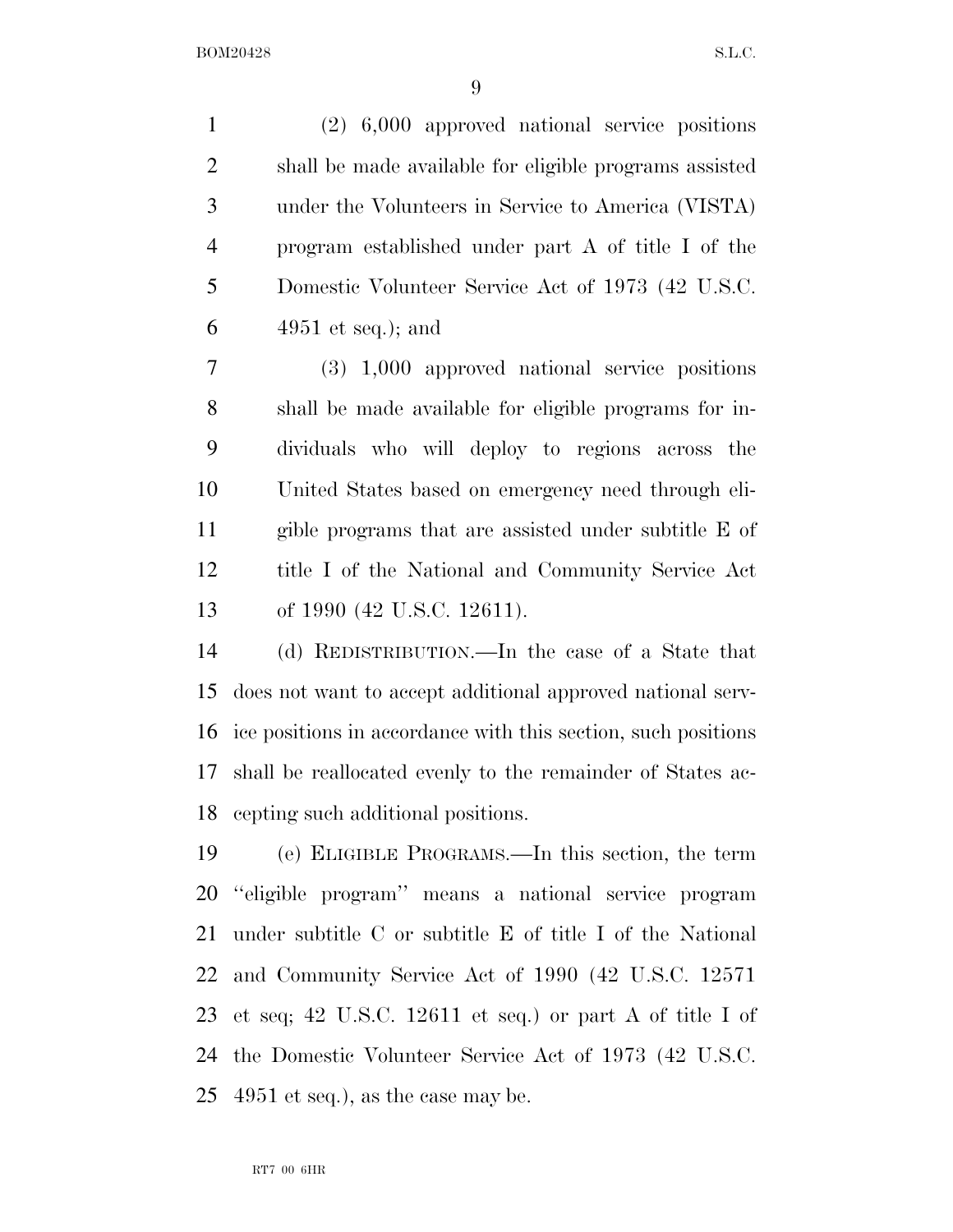(f) PRIORITY.—In allocating approved national serv- ice positions under this section, the Corporation shall give priority to eligible programs that are carrying out eligible activities.

 (g) APPROVED NATIONAL SERVICE POSITION BENE- FITS.—An individual in an approved national service posi- tion established under this section shall have the same benefits as an individual in an approved national service position established under the National and Community Service Act of 1990 (42 U.S.C. 12501 et seq.).

#### **SEC. 7. VISTA WAIVER AUTHORITY.**

 Notwithstanding section 108 of the Domestic Volun- teer Service Act of 1973 (42 U.S.C. 4958), in order to address the needs of underserved communities during the COVID-19 pandemic, not more than 75 percent of funds appropriated under section 501 of that Act to carry out part A of title I of that Act may be obligated for the direct cost of supporting VISTA volunteers in programs and projects, including new programs and projects, carried out pursuant to grants or contracts made under part A of title I of that Act, and such funds may be obligated without competition regardless of when grant recipients com-menced such programs and projects.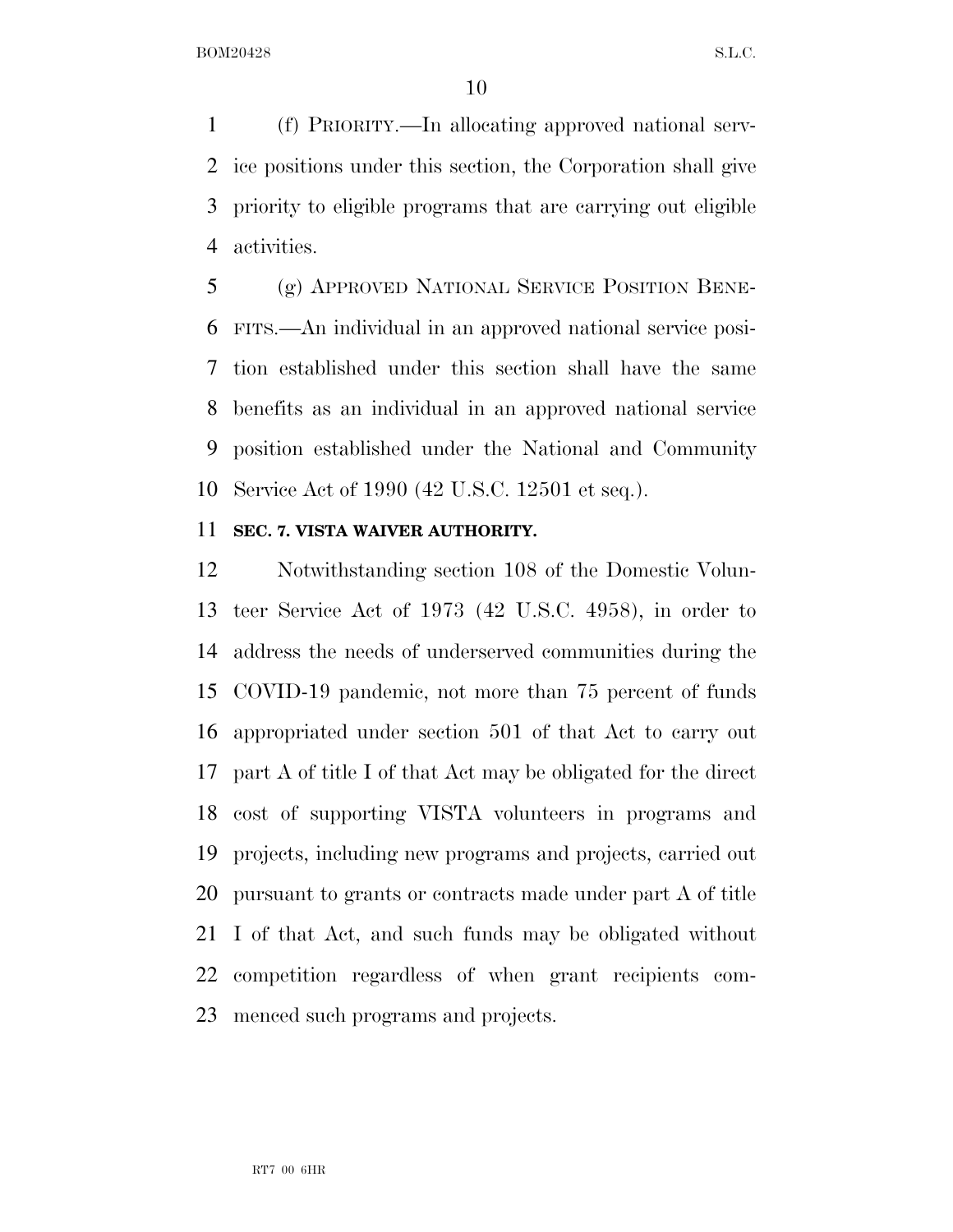## **SEC. 8. INCREASED COORDINATION.**

 The Corporation shall ensure that recipients of funds under the national service laws—

 (1) that are carrying out health related services, have coordinated with the appropriate State and local health departments; and

 (2) that are carrying out other eligible activi- ties, have coordinated with the appropriate Federal agencies, which may include the Centers for Disease Control and Prevention, the Department of Health and Human Services, the Federal Emergency Man- agement Agency, the Department of Labor, the De- partment of Education, or another relevant Federal agency, to ensure continuity in coronavirus response and recovery activities and to ensure the eligible ac- tivities are carried out in a manner that is aligned with the work of Federal agencies.

## **SEC. 9. NCCC SEASON OF SERVICE.**

 Notwithstanding section 154 of the National and Community Service Act of 1990 (42 U.S.C. 12614), dur- ing the period of national emergency related to the novel coronavirus (COVID–19), the Corporation may carry out a pilot program through which the summer national serv- ice program carried out under such section may be modi-fied in order to carry out eligible activities that—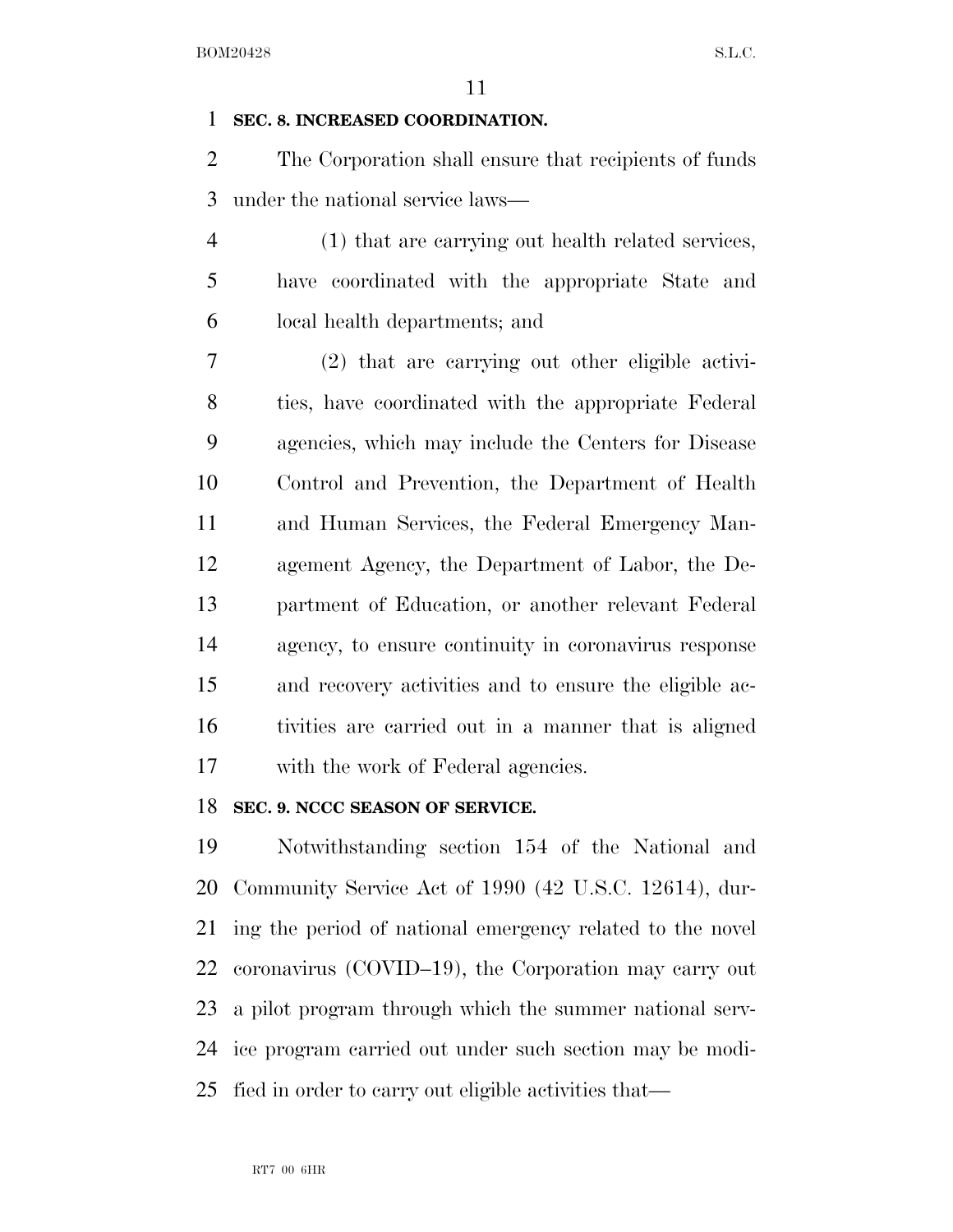(1) take place during any months of the year; and

 (2) include individuals aged 18 through 26 years to serve in short term periods of service under that program.

#### **SEC. 10. MATCH WAIVER.**

 Notwithstanding any other provision of law, an entity that receives assistance from the Corporation for any pro- gram under the national service laws (including a State Commission and an entity receiving subgrant funds) dur- ing the COVID–19 emergency response and recovery pe- riod (which period shall be determined by the Corporation) shall not be subject to any requirements to provide match- ing funds for any such program, and the Federal share of such assistance for a recipient (including for a State Commission and a subgrant recipient) may be 100 per-cent.

## **SEC. 11. INCREASE IN LIMITATION ON GRANT AMOUNTS DURING COVID–19 EMERGENCY RESPONSE AND RECOVERY PERIOD.**

 Notwithstanding the limits described in sections 189(a) and 189(e) of the National and Community Service Act of 1990 (42 U.S.C. 12645c) or any other limitation imposed by the Corporation, during the COVID–19 emer-gency response and recovery period (which period shall be